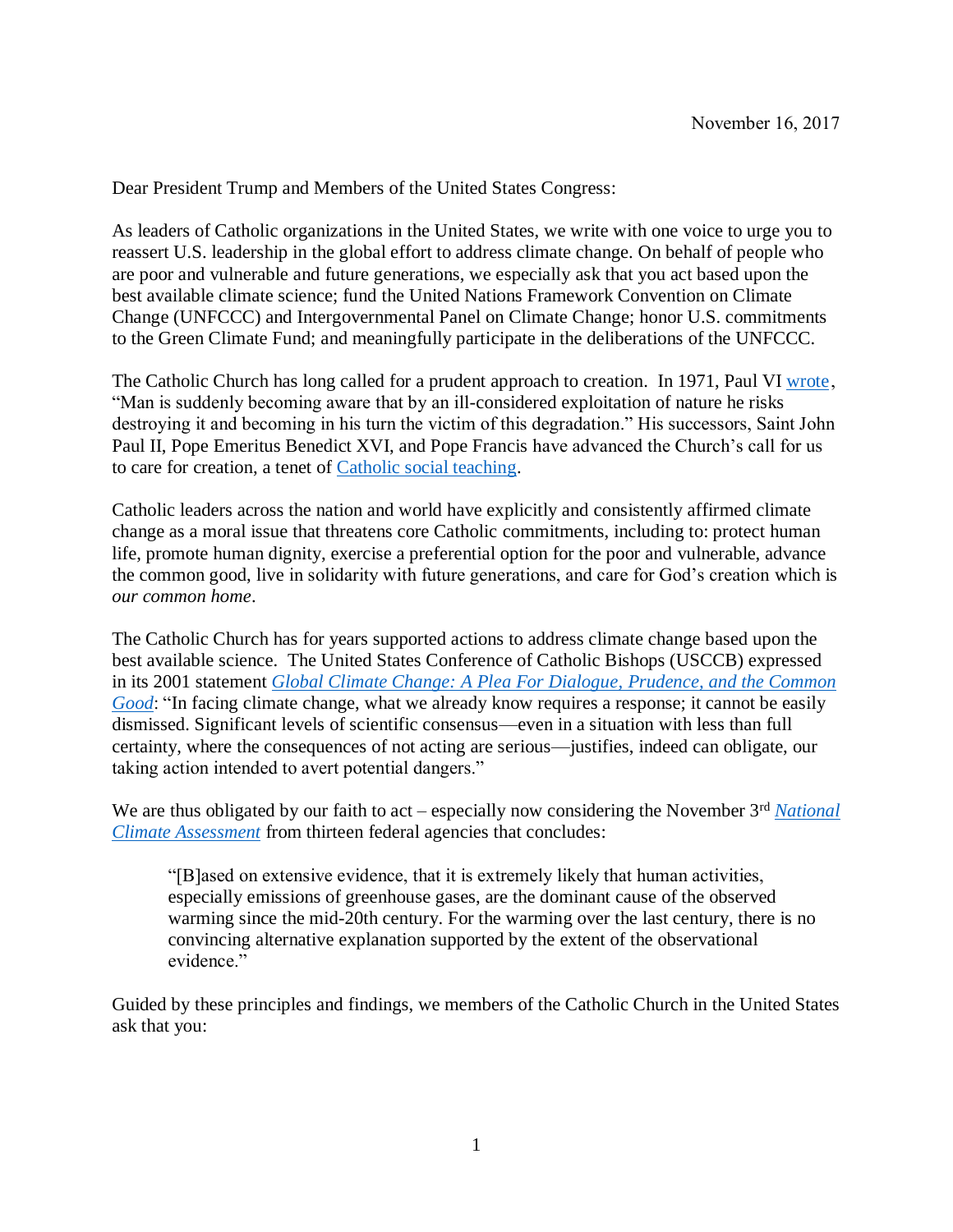## **1. Fund the United Nations Framework Convention on Climate Change (UNFCCC) and the Intergovernmental Panel on Climate Change (IPCC)**

The UNFCCC and IPCC are indispensable institutions for the advancement of global diplomacy, action, science and knowledge on climate change. The United States has provided funding for these institutions since 1992, and we applaud the Senate Appropriations Committee's recent bipartisan amendment to include \$10 million for them in the Senate's FY2018 budget. We echo the USCCB in its [letter](http://www.usccb.org/news/2017/17-217.cfm) urging Congress to support this amendment and call for the Administration and Congress to support future allocations to ensure US participation and leadership in the global efforts to address climate change.

## **2. Meaningfully participate in the deliberations of the UNFCCC**

Climate change is a global problem that requires global solutions. As our nation enjoys vast resources and has been a primary contributor to climate change, justice requires that the U.S. display strong and consistent leadership within the UNFCCC. In this way, the U.S. can help secure science-based global commitments which rapidly reduce greenhouse gas pollution and avoid so-called "tipping points" towards unavoidable and catastrophic impacts.

## **3. Honor U.S. Commitments to the Green Climate Fund**

One measure of a society's greatness is how it treats people who are poor and vulnerable. As our Catholic tradition instructs us to put the needs of the poor and vulnerable first, we urge you to honor U.S. commitments to the Green Climate Fund. The Fund helps less developed nations most impacted by climate change to build resilience to present and future impacts. Their peoples are disproportionately harmed by climate change despite often contributing least to the problem.

We heed the [call of our Church,](http://www.usccb.org/issues-and-action/human-life-and-dignity/environment/renewing-the-earth.cfm) which implores, "As individuals, as institutions, as a people we need a change of heart to preserve and protect the planet for our children and for generations yet unborn." We hope that you will accept our appeal, so that we may continue to dialogue and work together to manifest this change of heart.

Prayerfully submitted,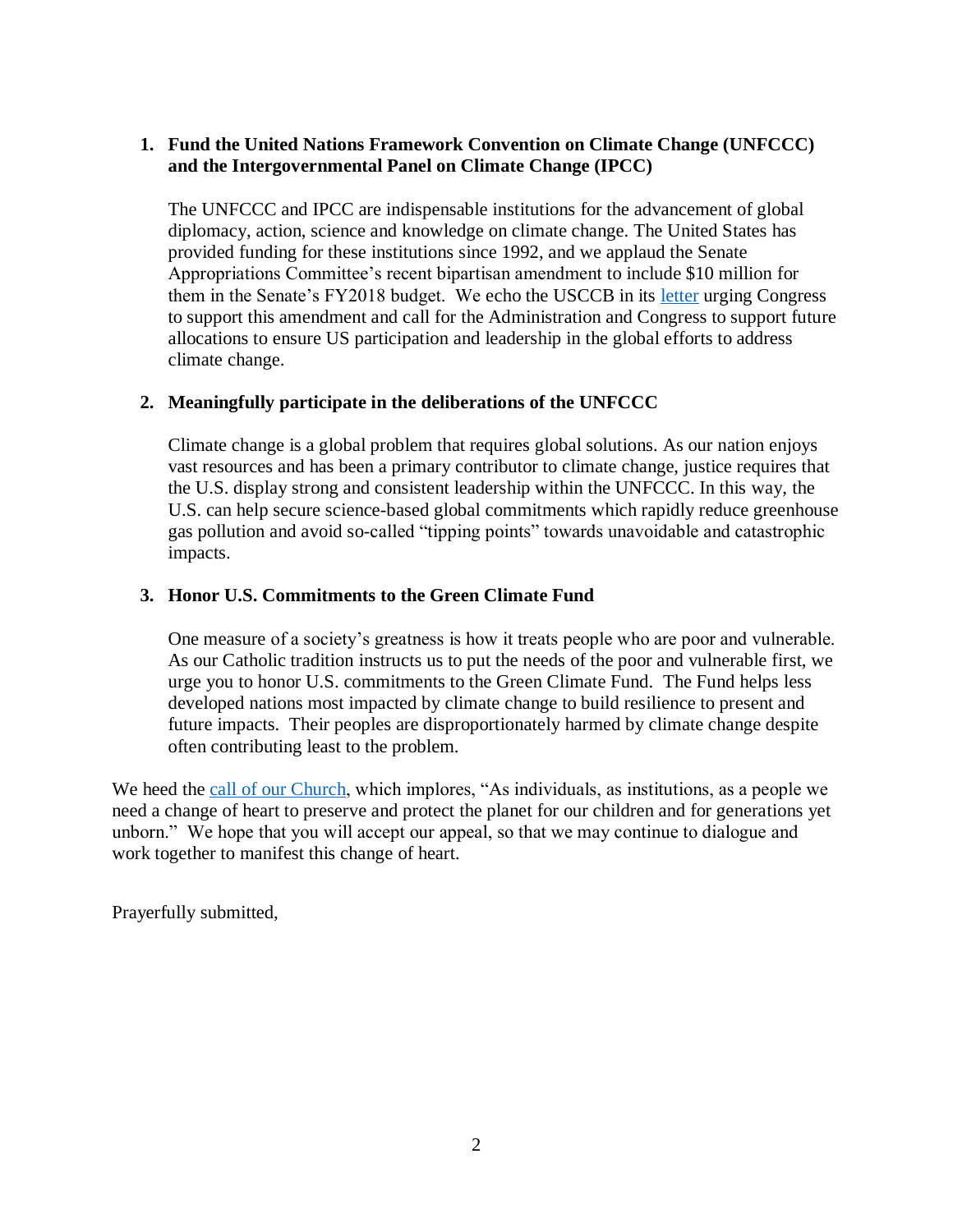Sister Sara Dwyer, ASC JPIC Coordinator Adorers of the Blood of Christ, US Region St. Louis, MO

Mary Lou Retelle President Anna Maria College Paxton, MA

Anthony R. Tersigni, EdD, FACHE President and CEO Ascension Health St. Louis, MO

Michael Galligan-Stierle, Ph.D. President Association of Catholic Colleges and Universities Washington, DC

Sister Joseph Spring, SCC President Assumption College for Sisters Mendham, NJ

Very Rev. James Gannon, OFM Provincial Assumption BVM Province Franklin, WI

Kevin G. Quinn President Aquinas College Grand Rapids, MI

Ronald A. Slepitza, Ph.D. President Avila University Kansas City, MO

Linda M. Bevilacqua, OP, Ph.D. President Barry University Miami Shores, FL

Sister Marilisa Helena da Silva, OSF Congregational Minister Bernardine Franciscan Sisters Reading, PA

Camille Grippon **Director** Ecology and Global Ministries Bon Secours Health System, Inc.

Thomas D. Stegman, S.J., Ph.D. Dean Boston College School of Theology and Ministry Boston, MA

Rachelle L. Karstens, JD Executive Vice President Briar Cliff University Sioux City, IA

Donald B. Taylor, Ph.D. President Cabrini University Radnor, PA

Nancy H. Blattner, Ph.D., OPA President Caldwell University Caldwell, NJ

John J. Hurley President Canisius College Buffalo, NY

Sr. Jane Remson, O.Carm. President Carmelite NGO New Orleans, LA

Sister Donna Markham OP, Ph.D. President and CEO Catholic Charities USA Alexandria, VA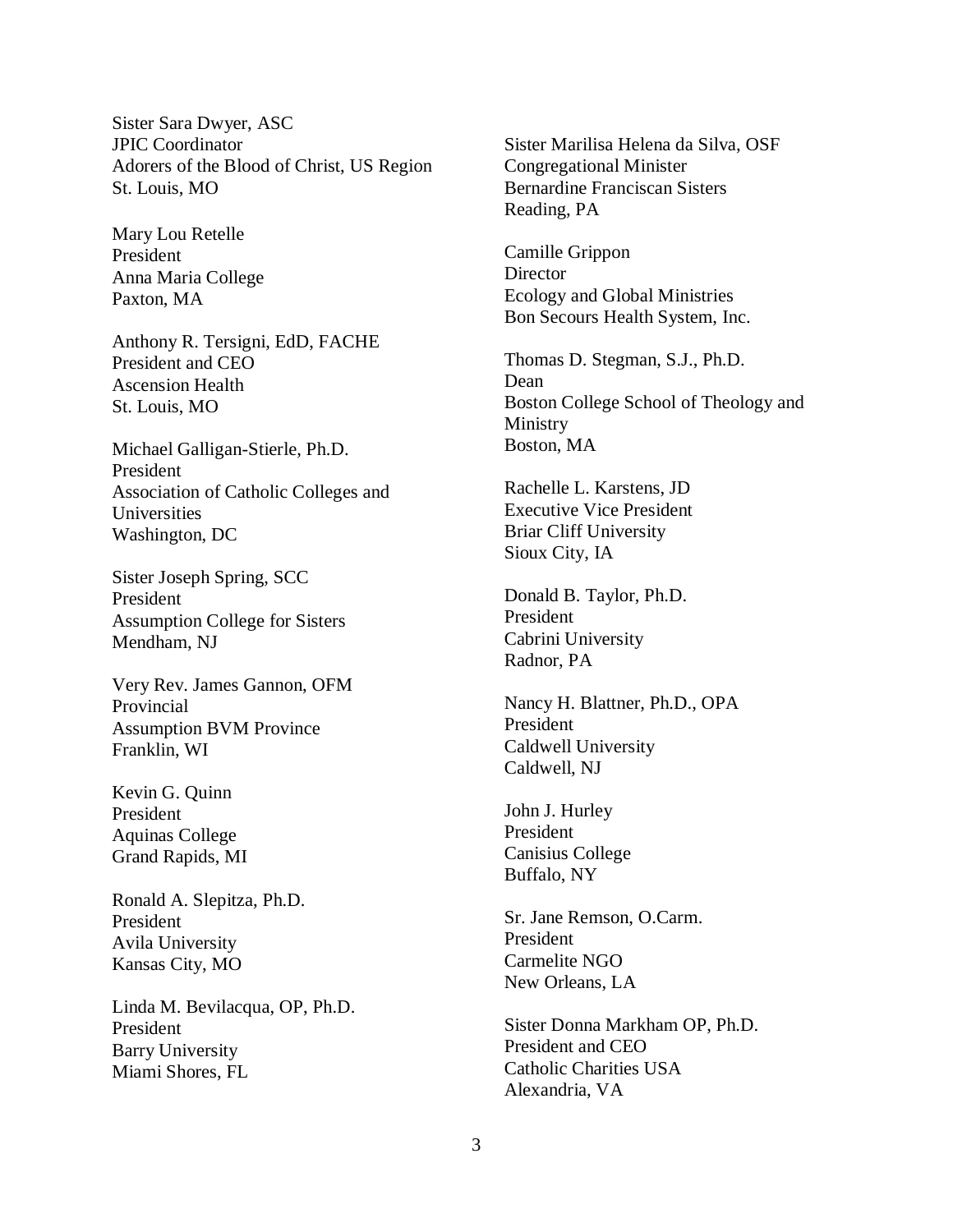Most Reverend Richard Pates Bishop of Des Moines Episcopal Liaison to the Catholic Climate Covenant Dan Misleh Executive Director Catholic Climate Covenant Washington, DC

Sr. Carol Keehan President and CEO Catholic Health Association of the United **States** Washington, DC

Kevin E. Lofton, FACHE Chief Executive Officer Catholic Health Initiatives Englewood, CO

Sean Callahan President and CEO Catholic Relief Services Baltimore, MD

James Ennis Executive Director Catholic Rural Life St. Paul, MN

Joseph J. Fahey, Ph.D. Chair Catholic Scholars for Worker Justice Weymouth, MA

Sr. Mary Anne Owens, SSND Provincial Leader Central Pacific Province of the School Sisters of Notre Dame St. Louis, MO

Yvette Dargy, SSA Pauline Laurence, SSA Joanne Dion, SSA Sisters of Saint Anne Rhode Island, Massachusetts and Louisiana

Lynn Babington President Chaminade University of Honolulu Honolulu, HI

Carol Jean Vale, SSJ, Ph.D. President Chestnut Hill College Philadelphia, PA

Joanne M. Burrows, SC, PhD President Clarke University Dubuque, IA

Philip L. Boroughs, S.J. President College of the Holy Cross Worcester, MA

Charles L. Flynn, Jr. President College of Mount Saint Vincent Bronx, NY

Scott Wright **Director** Columban Center for Advocacy and **Outreach** Washington, DC

Dr. Moya K. Dittmeier Executive Director Conference for Mercy Higher Education Silver Spring, MD

Eli S. McCarthy, Ph.D. Director, Justice and Peace Conference of Major Superiors of Men Silver Spring, MD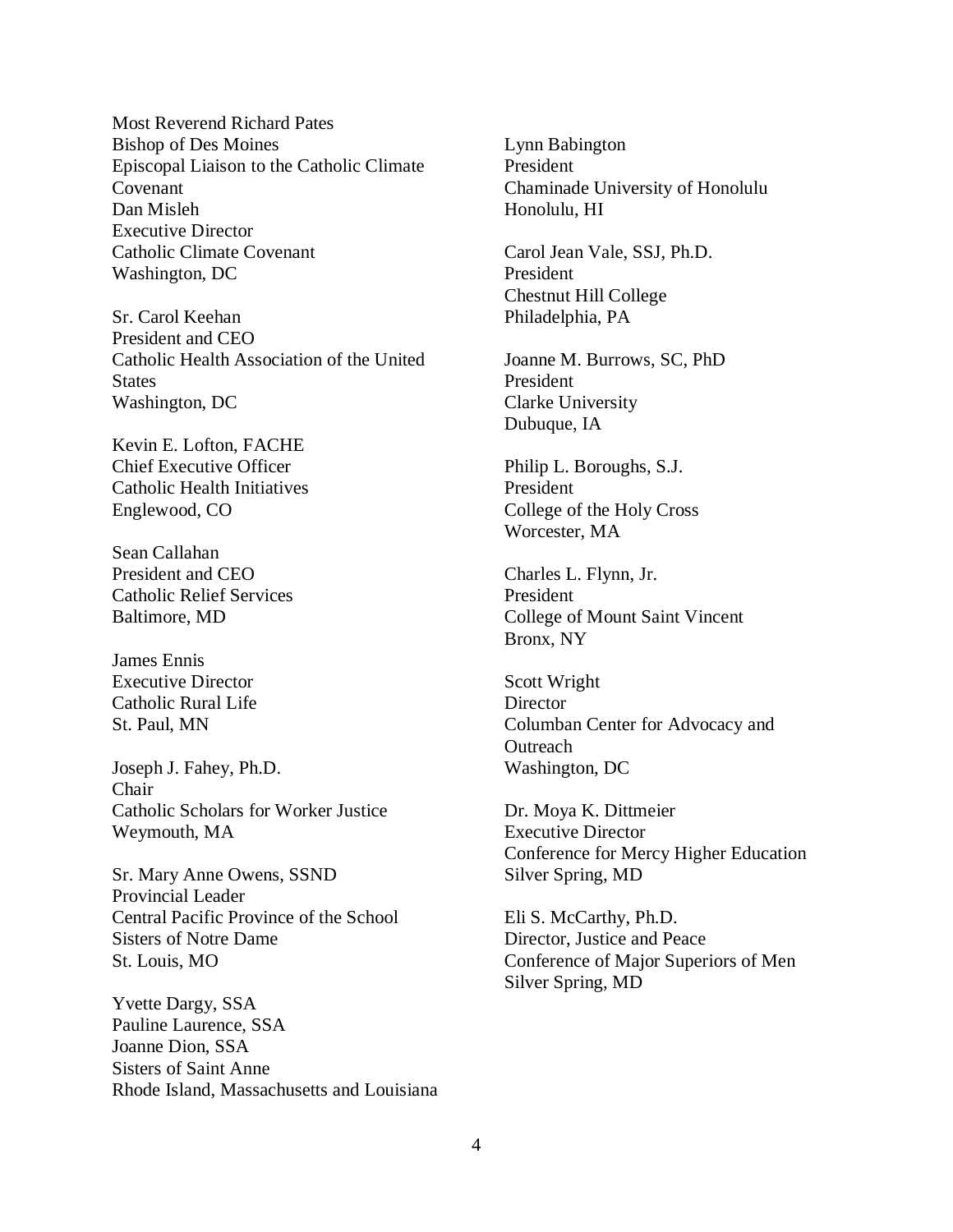Jeff Duaime, C.S.Sp. Provincial The Congregation of the Holy Spirit, Province of the United States Bethel Park, PA

Rev. Daniel S. Hendrickson, S.J. President Creighton University Omaha, NE

Sr. Julie Kubasak Visitatrix Daughters of Charity, Province of the West Los Altos Hills, CA

A. Gabriel Esteban, Ph.D. President DePaul University Chicago, IL

Rachelle Reyes Wenger, MPA Director, Public Policy, and Community Advocacy Dignity Health Pasadena, CA

Rev. Thomas J. Ascheman SVD President Divine Word College Epworth, IA

Sister Mary Murray, OP President Dominican Congregation of Our Lady of the Rosary Sparkill, NY

Sister Mary Brigid Clingman, OP Promoter of Justice Dominican Sisters ~ Grand Rapids Grand Rapids, MI

Sister Patricia Siemen, OP Prioress Dominican Sisters of Adrian, Michigan Adrian, MI

Patrice Werner, OP Prioress Dominican Sisters of Caldwell Caldwell, NJ Lorelle Elcock, OP Prioress Dominican Sisters of Hope Ossining, NY Kelly Litt Justice Promoter Dominican Sisters of Peace Columbus, OH

Sr. Rebecca Ann Gemma, OP Prioress General Dominican Sisters of Springfield Illinois Springfield, IL

Msgr. Stuart W. Swetland President Donnelly College Kansas City, KS

Sister Janet Eisner, SND President Emmanuel College Boston, MA

Mark R. Nemec, Ph.D. President, Professor of Politics Fairfield University Fairfield, CT

Sr. Maryann Mueller JPIC coordinator Felician Sisters of North America Leadership Team Beaver Falls, PA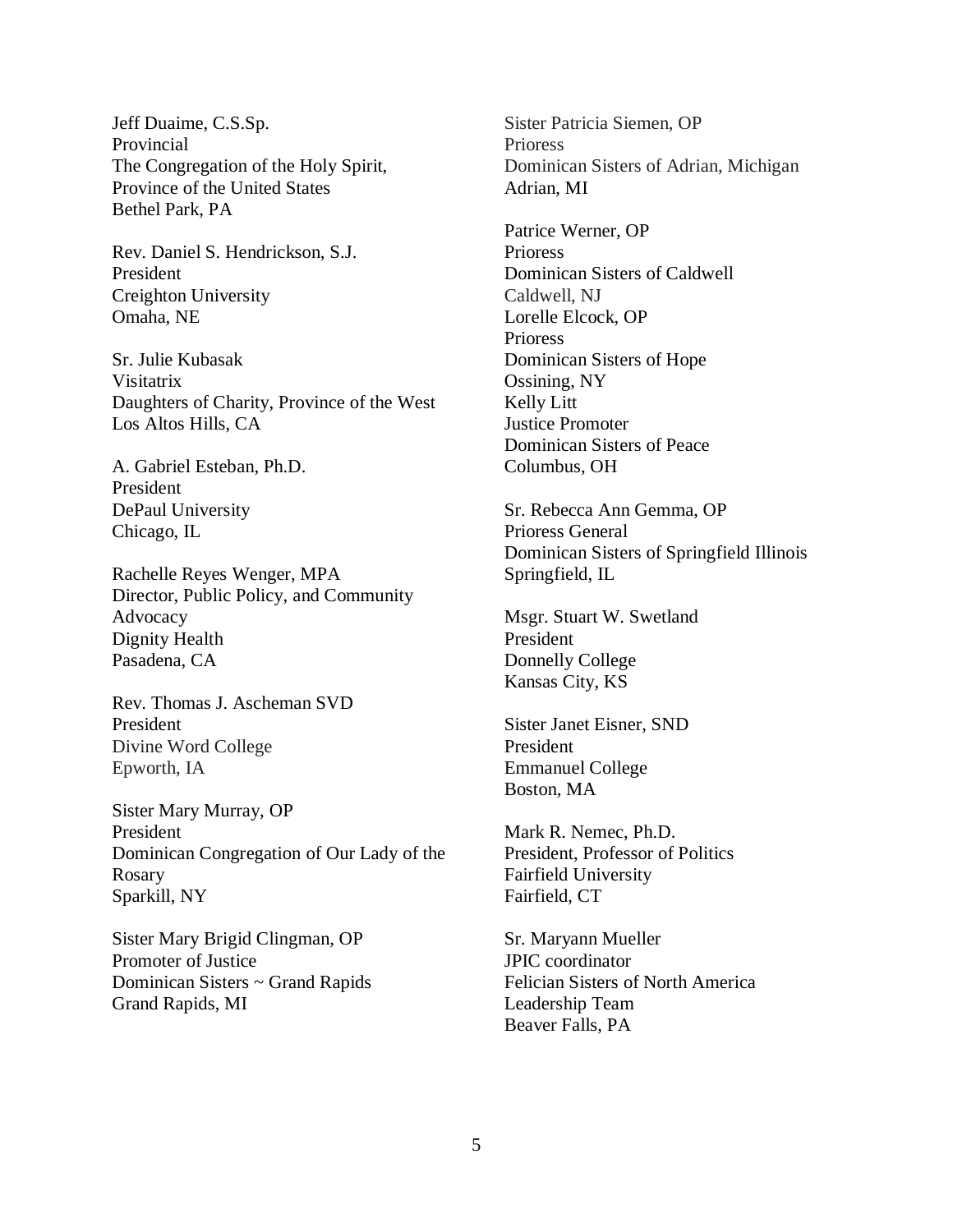Anne M. Prisco, Ph.D. President Felician University Lodi, NJ

Patrick Carolan Executive Director Franciscan Action Network Washington, DC

Joe Monahan, T.O.R. Director, JPIC Franciscan Friars, T.O.R. Loretto, PA

Sister Ann Marie Hudzina General Minister Franciscan Sisters of St. Joseph Hamburg, NY

Sister Marilyn Trowbridge, SFP US Area Congregational Councilor Franciscan Sisters of the Poor

Joseph M. McShane, S.J., Ph.D. President Fordham University Bronx, NY

Dr. Keith Taylor, Ph.D. President Gannon University Erie, PA

John J. DeGioia President Georgetown University Washington, DC

Joseph R. Marbach, Ph.D. President Georgian Court University Lakewood, NJ

Fr. Neil Pezzulo 1st Vice President Mr. Tom Navin Director, Justice, Peace and Integrity of Creation Glenmary Home Missioners Fairfield, OH

Tomás Insua Executive Director Global Catholic Climate Movement Boston, MA

Thayne M. McCulloh, D.Phil. President Gonzaga University Spokane, WA

Sister Diane Bardol, GNSH Social Justice Coordinator The Grey Nuns of the Sacred Heart Philadelphia, PA

Deanne H. D'Emilio, JD President Gwynedd Mercy University Gwynedd Valley, PA

Sister Maureen McGarrity, CSFN, Ph.D. President Holy Family University Philadelphia, PA

Very Rev. Kevin Mullen, OFM Provincial Minister Holy Name Province New York, NY

Sr. Rose Therese Nolta, SSpS Holy Spirit Missionary Sisters, USA-JPIC Northfield, IL

Rick Beckler Director Environment Hospital Sisters Health System Springfield, IL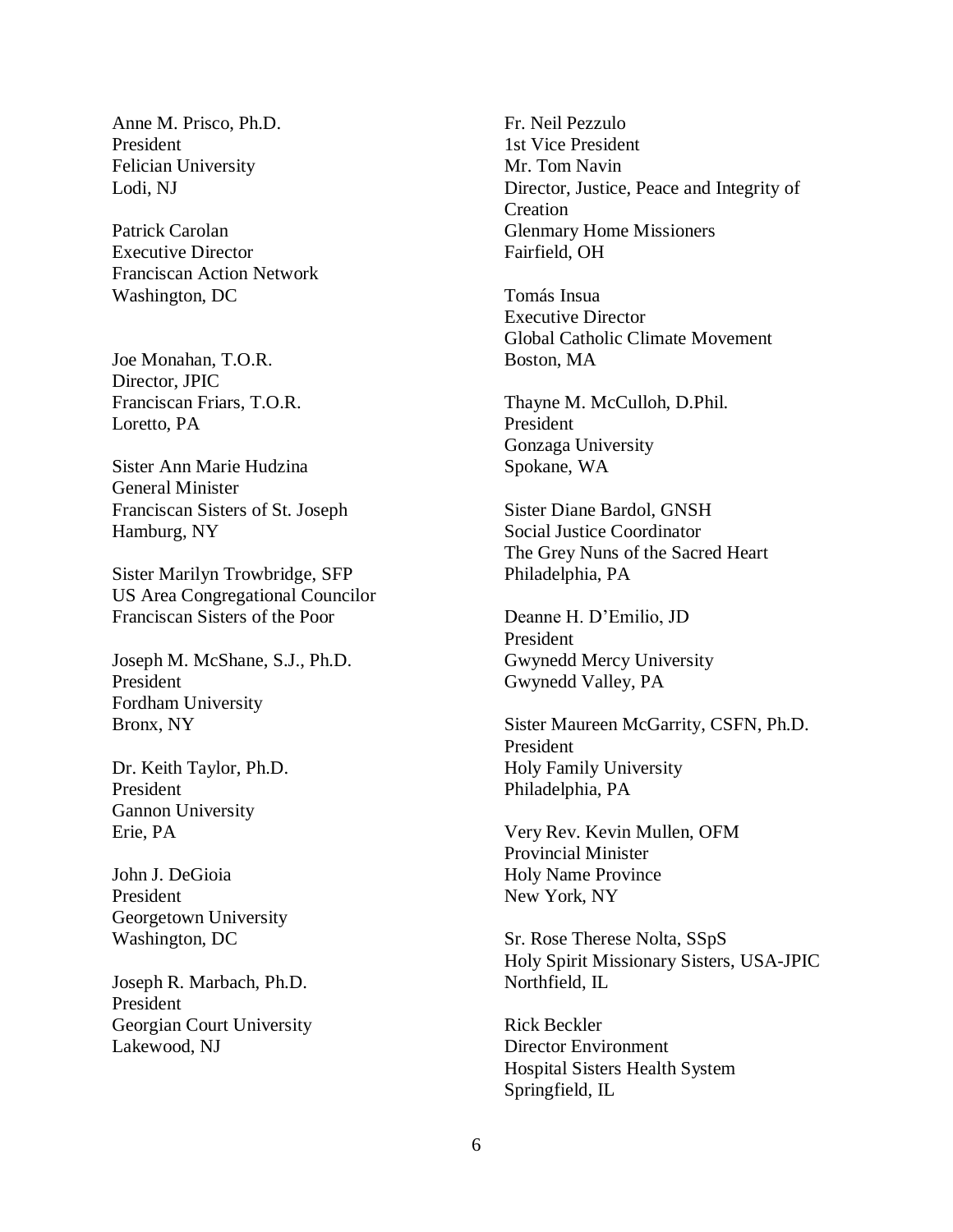Christopher G. Kerr Executive Director Ignatian Solidarity Network University Heights, OH

Mary Jane Herb, IHM, Ph.D. President Leadership Council IHM Sisters Monroe, MI

Very Rev. Robert Campagna, OFM Provincial Immaculate Conception Province New York, NY

Sister Judy Illig, IBVM United States Province Leader Institute of the Blessed Virgin Mary Wheaton, IL

Rev. Jean-Denis Saint Felix Secretary, Office of Justice and Ecology Jesuit Conference of Canada and the United **States** Washington, DC

Kevin O'Brien, S.J. Dean Jesuit School of Theology of Santa Clara University Santa Clara, CA

Jeanne Colleran, Ph.D. Interim President John Carroll University University Heights, OH

Dr. Colleen Hanycz President La Salle University Philadelphia, PA

Linda M. LeMura, Ph.D. President Le Moyne College Syracuse, NY

Teresa Maya, CCVI President Leadership Conference of Women Religious Congregational Leader Sisters of Charity of the Incarnate Word Silver Spring, MD

David J. Livingston Ph.D. President Lewis University Romeoville, IL

James E. Collins President Loras College Dubuque, IA

Mary Ann Gawelek President Lourdes University Sylvania, OH

Timothy Law Snyder, Ph.D. President Loyola Marymount University Los Angeles, CA

Dr. Jo Ann Rooney President Loyola University Chicago Chicago, IL Brian F. Linnane, S.J., Ph.D. President Loyola University Maryland Baltimore, MD

Rev. Kevin Wildes, S.J. President Loyola University New Orleans New Orleans, LA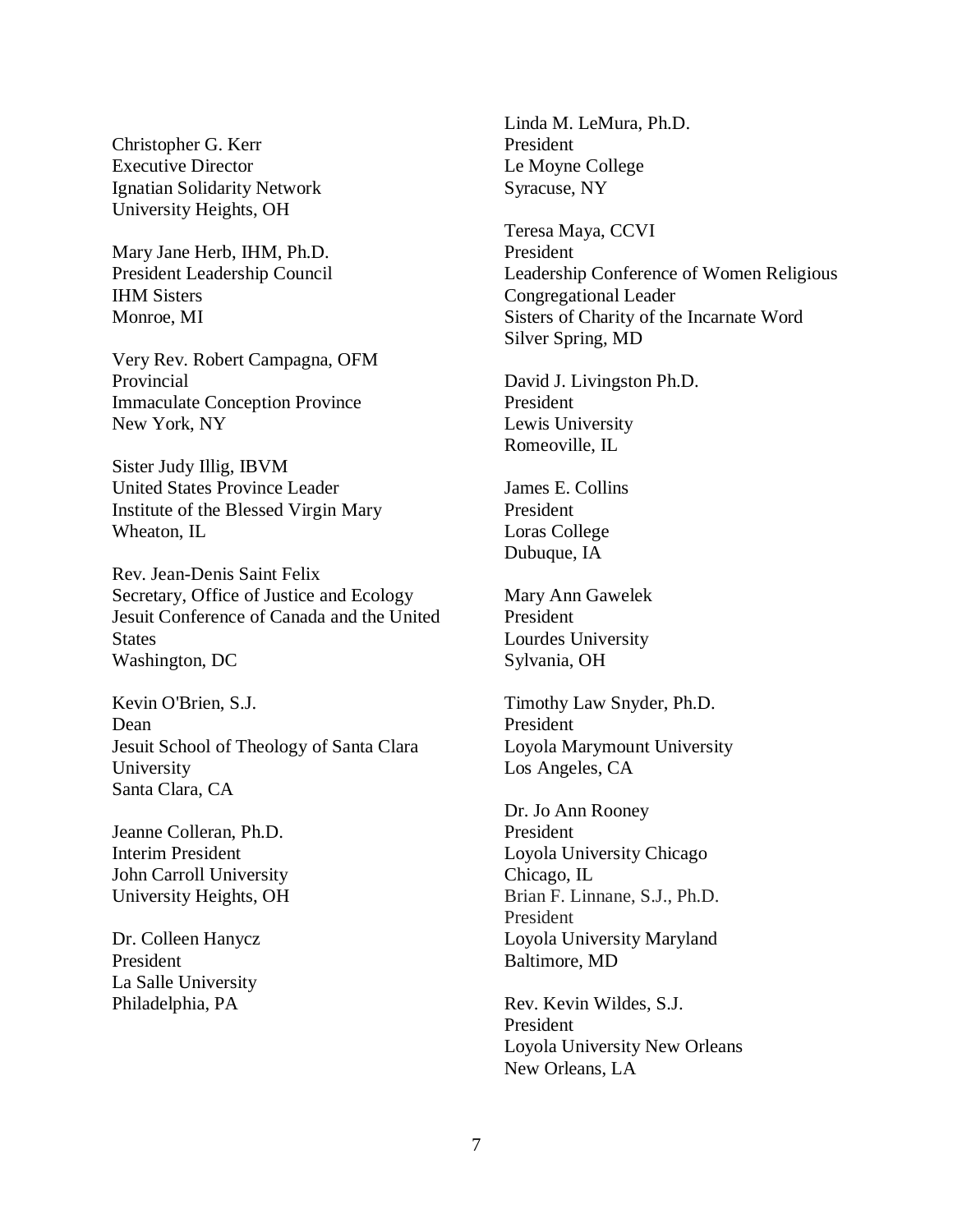Michael A. Grandillo, Ph.D. President Madonna University Livonia, Michigan 48150

Brennan O'Donnell President Manhattan College Riverdale, NY

Fr. Martin Solma SM, Provincial Bro. Joseph Kamis SM, Assistant Provincial The Marianist Province of the United States St. Louis, MO

Sr. Gretchen Trautman FMI, Provincial Sr. Leanne Jablonski FMI, Councilor Sr. Laura Leming FMI, Councilor Sr. Nicole Trahan FMI, Councilor The Marianist Sisters of the US Province San Antonio, TX; Dayton, OH

Michael R. Lovell President Marquette University Milwaukee, WI

Gerry Lee **Director** Maryknoll Office for Global Concerns Washington, DC

Matthew Shank President Marymount University Arlington, VA

Patricia A. Lowery, MMS, MD Coordinator for Health and IntraSociety Collaboration Medical Mission Sisters Philadelphia, PA

Arturo Chávez, Ph.D. President and CEO The Mexican American Catholic College San Antonio, TX

Laurie M. Hamen J.D. President Mount Mercy University Cedar Rapids, IA

Ann McElaney-Johnson President Mount Saint Mary's University, Los Angeles Los Angeles, CA

H. James Williams, Ph.D. President Mount Saint Joseph University Cincinnati, OH

Timothy E Trainor, Ph.D. President Mount Saint Mary's University Emmitsburg, MD

Maribeth Stewart-Blogoslawski President National Council of Catholic Women Arlington, VA

Sr. Simone Campbell, SSS, JD Executive Director NETWORK Lobby for Social Justice Washington, DC

Judith Maxwell Greig, Ph.D. President Notre Dame de Namur University Belmont, CA

Very Rev. Jack Clark Robinson, OFM Provincial Our Lady of Guadalupe Province Albuquerque, NM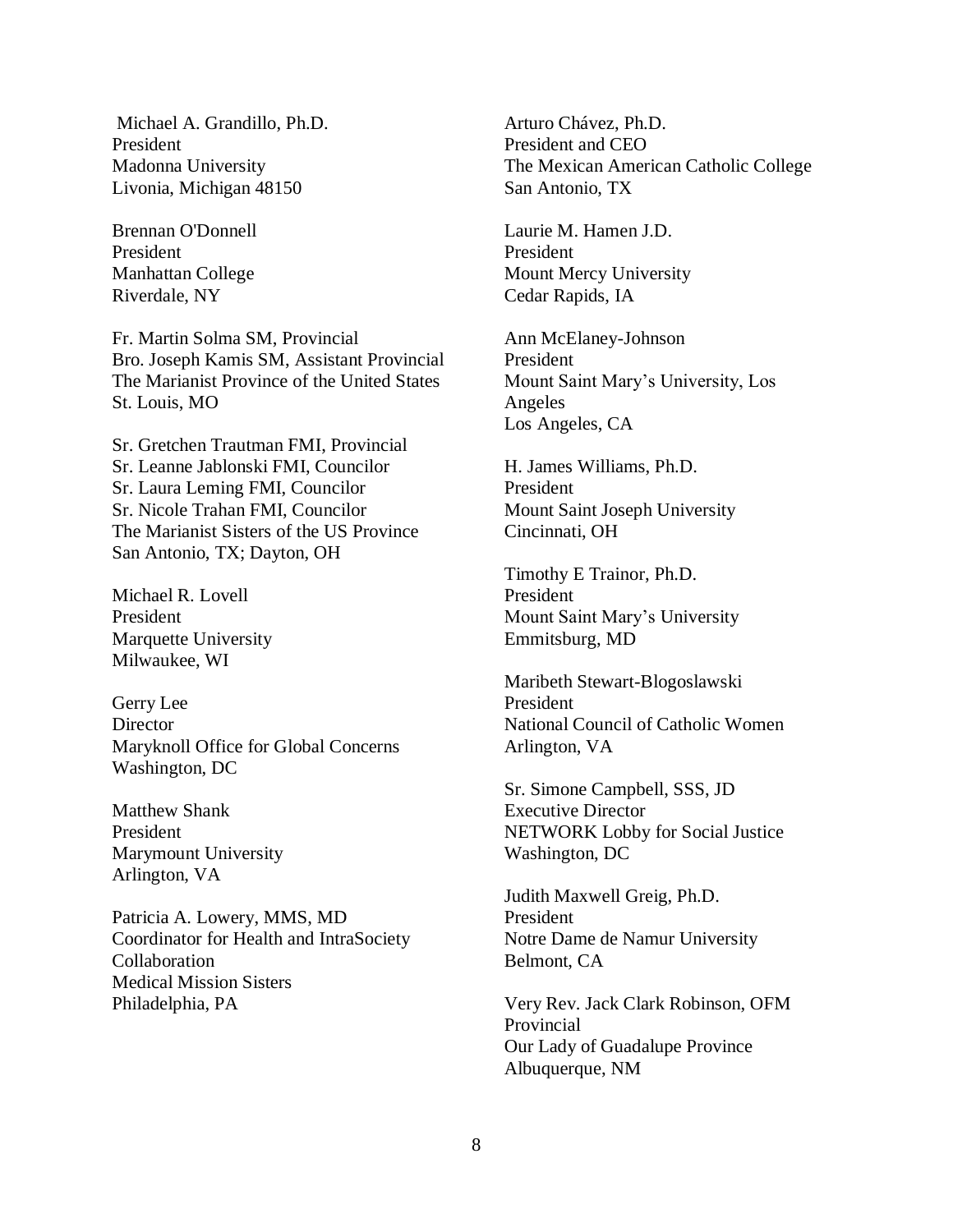Diane E. Melby, Ed.D. President Our Lady of the Lake University San Antonio, TX

Mary Jo Nelson, OLVM President Our Lady of Victory Missionary Sisters Huntington, IN

Sr. Patricia Chappell Executive Director Pax Christi USA Washington, DC

Sr Janice Klein, PBVM President Presentation Sisters of the Blessed Mother Aberdeen, SD

Mark Peters Director of Justice, Peace and Reconciliation Priests of the Sacred Heart, US Province Hales Corners, WI

Richard E. Beam, Chief Environmental **Officer** Providence St. Joseph Health Seattle, WA

Rev. John P. Fitzgibbons, S.J. President Regis University Denver, CO

Rev. Thomas Curran, S.J. President Rockhurst University Kansas City, MO

Sharon Latchaw Hirsh, Ph.D. President Rosemont College Rosemont, PA

Very Rev. Thomas Nairn, OFM Provincial Sacred Heart Province St. Louis, MO John J Petillo President Sacred Heart University Fairfield, CT

Joan Lescinski, CSJ President Saint Ambrose University Davenport, IA

Very Rev. James Gannon, OFM Provincial Assumption BVM Province Franklin, WI

Very Rev. David Gaa, OFM Provincial Saint Barbara Province Oakland, CA

Becky Roloff President Saint Catherine University St. Paul and Minneapolis, MN

George E. Martin, Ph.D. President Saint Edward's University Austin, TX

Conrado "Bobby" Gempesaw, Ph.D. President Saint John's University, NY Queens, NY

Very Rev. Mark Soehner, OFM Provincial Saint John the Baptist Province Cincinnati, OH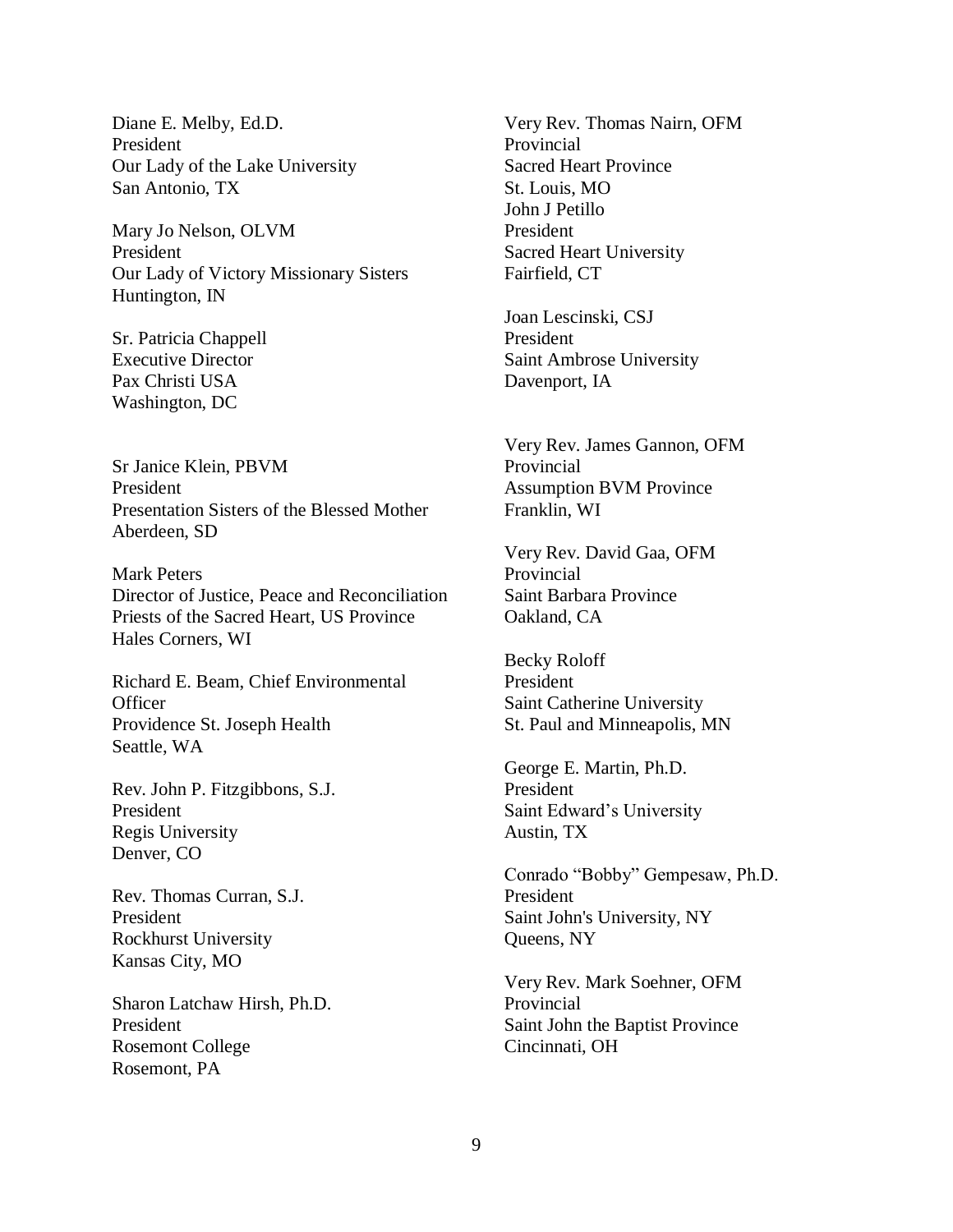Fred P. Pestello, Ph.D. President Saint Louis University St. Louis, MO

Janice A. Cervelli President Saint Mary's College Notre Dame, IN

James A. Donahue President Saint Mary's College of California Moraga, CA

Brother William Mann, FSC President Saint Mary's University of Minnesota Winona, MN

Brian J. Bruess, Ph.D. President Saint Norbert College De Pere, WI

Eugene J. Cornacchia, Ph.D. President Saint Peter's University Jersey City, NJ

Rev. Monsignor Franklyn M. Casale President Saint Thomas University Chair of the Board Association of Catholic Colleges and Universities Miami Gardens, FL

Michael E. Engh, S.J. President Santa Clara University Santa Clara, CA

Sister Charmaine Krohe, SSND Provincial School Sisters of Notre Dame, Atlantic-Midwest Province

Rev. Stephen V. Sundborg, S.J. President Seattle University Seattle, WA

Mary J. Meehan, Ph.D. Interim President Seton Hall University South Orange, NJ

Mary Albert, OP President Siena Heights University Adrian, MI

Sister Jane Iannucelli, SC Sisters of Charity Bronx, NY

LaDonna Manternach, BVM Sisters of Charity of the Blessed Virgin Mary Dubuque, IA

Mary Elizabeth Miller, SCN, President Sisters of Charity of Nazareth Western Province Nazareth, KY

Patricia McDermott, RSM Judith Frikker, RSM Patricia Flynn, RSM Anne Marie Miller, RSM Aine O'Connor, RSM Sisters of Mercy of the Americas' Institute Leadership Team Silver Spring, MD

Laura Reicks, RSM Susan Sanders, RSM Margaret Mary Hinz, RSM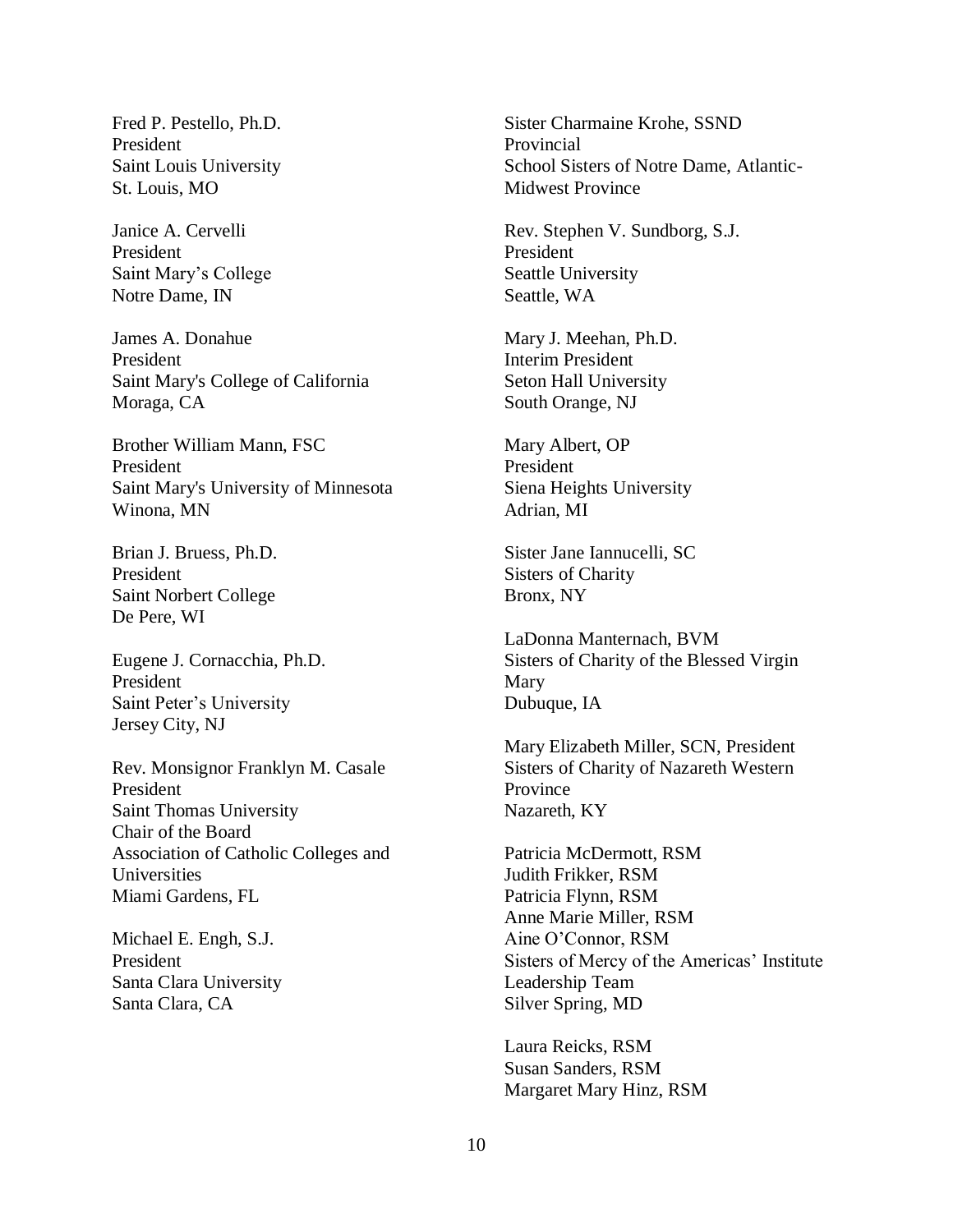Maria Klosowski, RSM Karen Donahue, RSM Sisters of Mercy West Midwest Community Omaha, NE

Sister Janice Bader, C.PP.S. President Sisters of the Most Precious Blood of O'Fallon, MO

Sr. Michaela Connolly, OP Prioress Sisters of Saint Dominic of Blauvelt Blauvelt, NY

S. Maryann McMahon, OP President Sisters of Saint Dominic Racine, WI

Janice Cebula, OSF President Sisters of Saint Francis Clinton, IA

Sr. Marie Cigrand Vice President Sisters of Saint Francis Dubuque, IA

Sr. Edith Wyss, OSF Provincial Minister Sisters of Saint Francis of Penance and Christian Charity Stella Niagra, NY

Sister M. Kathryn Dougherty, O.S.F. Congregational Minister Sisters of St. Francis of Philadelphia Aston, PA

Kate O'Donnell, OSF East Coast Coordinator, JPIC Sisters of Saint Francis Philadelphia, PA

Sr. Mary Pellegrino, CSJ Congregational Moderator Sisters of Saint Joseph Baden, PA

Rosemary Brennan, CSJ President Sisters of St. Joseph of Boston Brighton, MA

Sister Eileen Marnien, SSJ Vice President Sisters of Saint Joseph of Chestnut Hill Philadelphia, PA

Sister Jean Rosemarynoski President Sisters of Saint Joseph of Concordia Concordia, KS

Sr. Louise Ann Micek Program Assistant Sisters of Saint Joseph of Orange Orange, CA

Sr. Judith Carroll Provincial Sisters of Saint Mary of Namur (Eastern Province) Buffalo, NY

Sister Veronique Wiedower CSC President Sisters of the Holy Cross South Bend, IL

Sr. Toby Lardie, HM Pastoral Leader Sisters of the Humility of Mary Pulaski, PA

Sr. Janice Bader, C.PP.S. President Sisters of the most Precious Blood of O'Fallon, MO O'Fallon, MO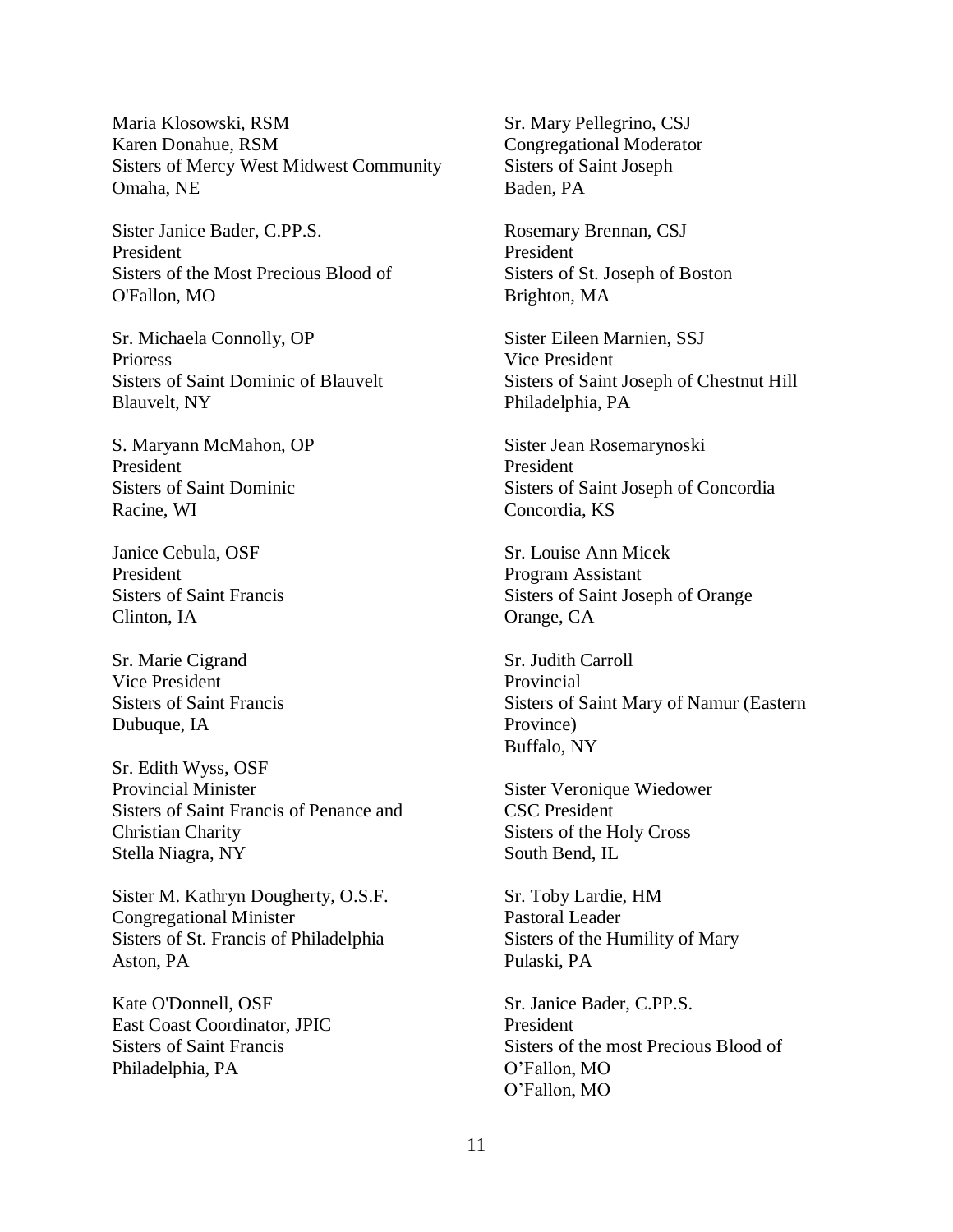Sr. Patricia Anastasio President Sisters of the Presentation of the Blessed Virgin Mary New Windsor, NY

Julianne Brockamp, PBVM President Sisters of the Presentation of the Blessed Virgin Mary Dubuque, IA

Rev. Joseph Rodrigues SDS Society of the Divine Savior, USA Province Milwaukee, WI

Sr. Sheila Hammond Provincial Society of the Sacred Heart, United States-Canada Province St. Louis, MO

Christopher P. Puto, Ph.D. President Spring Hill College Mobile, AL

Richard J. Gilfillan, M.D. Chief Executive Officer Trinity Health Livonia, MI

Patricia McGuire President Trinity Washington University Washington, DC

Eric F. Spina President University of Dayton Dayton, OH

Antoine M. Garibaldi, Ph.D. President University of Detroit Mercy Detroit, MI

Thomas M. Evans, Ph.D. President University of the Incarnate Word San Antonio, TX

Rev. John I. Jenkins, C.S.C. President University of Notre Dame Notre Dame, IN

Arvid C. Johnson, Ph.D. President University of St. Francis Joliet, IL

Julie H. Sullivan President University of Saint Thomas, MN St. Paul, MN

Paul J. Fitzgerald, S.J., Ph.D. President University of San Francisco San Francisco, CA

Sr. Susan Durkin, OSU President Ursuline Sisters of Cleveland Pepper Pike, OH

Sr. Beatrice Hernandez, OSF Justice, Peace, and Integrity of Creation Coordinator Wheaton Franciscans Wheaton, IL

Michael J. Graham, S.J., Ph.D. President Xavier University Cincinnati, OH